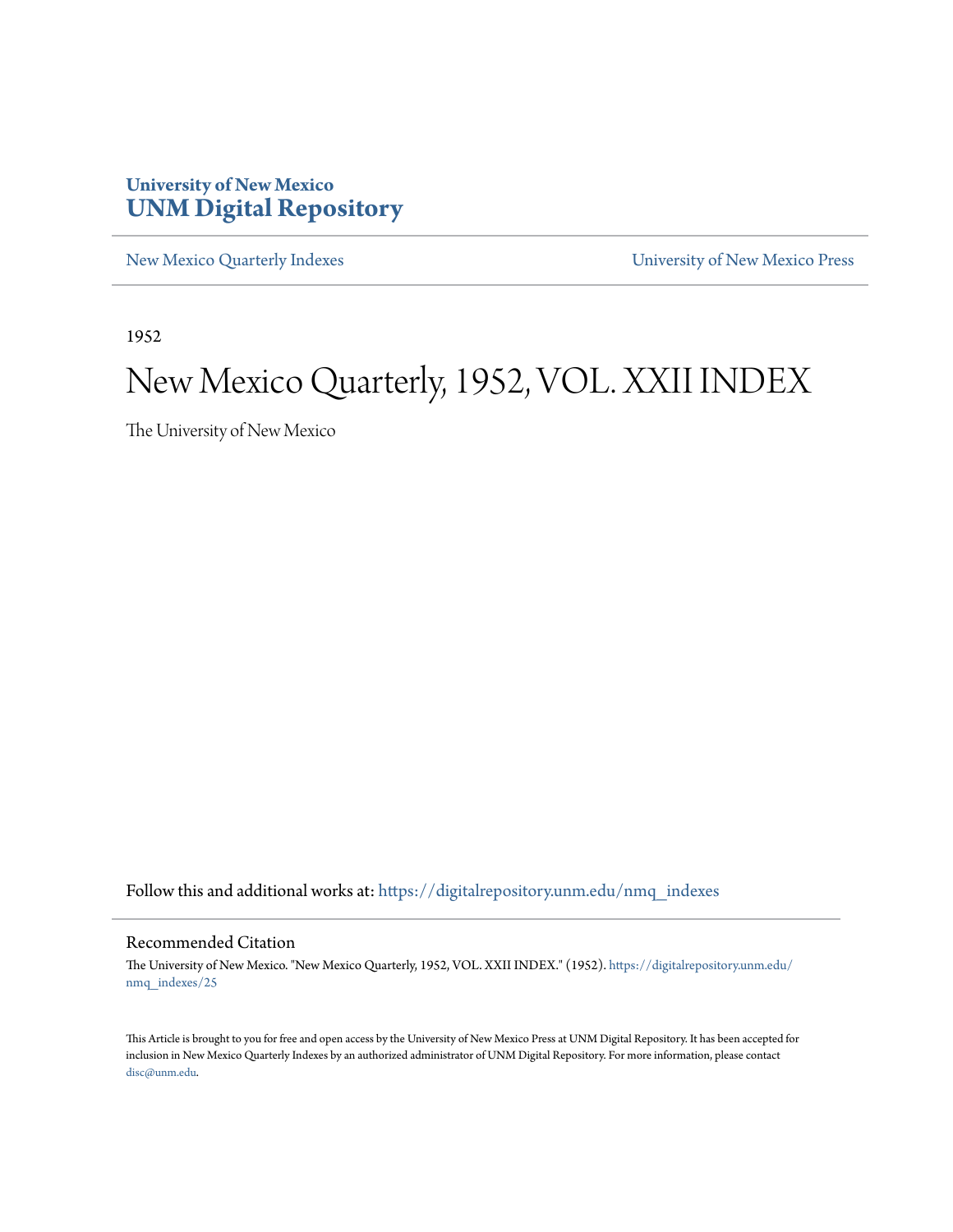# NEW MEXICO QUARTERLY

VOL.22 NOS. 1-4

# 1952

## **PUB. 216**

## UNIVERSITY MICROFILMS ANN ARBOR, MICHIGAN. 1953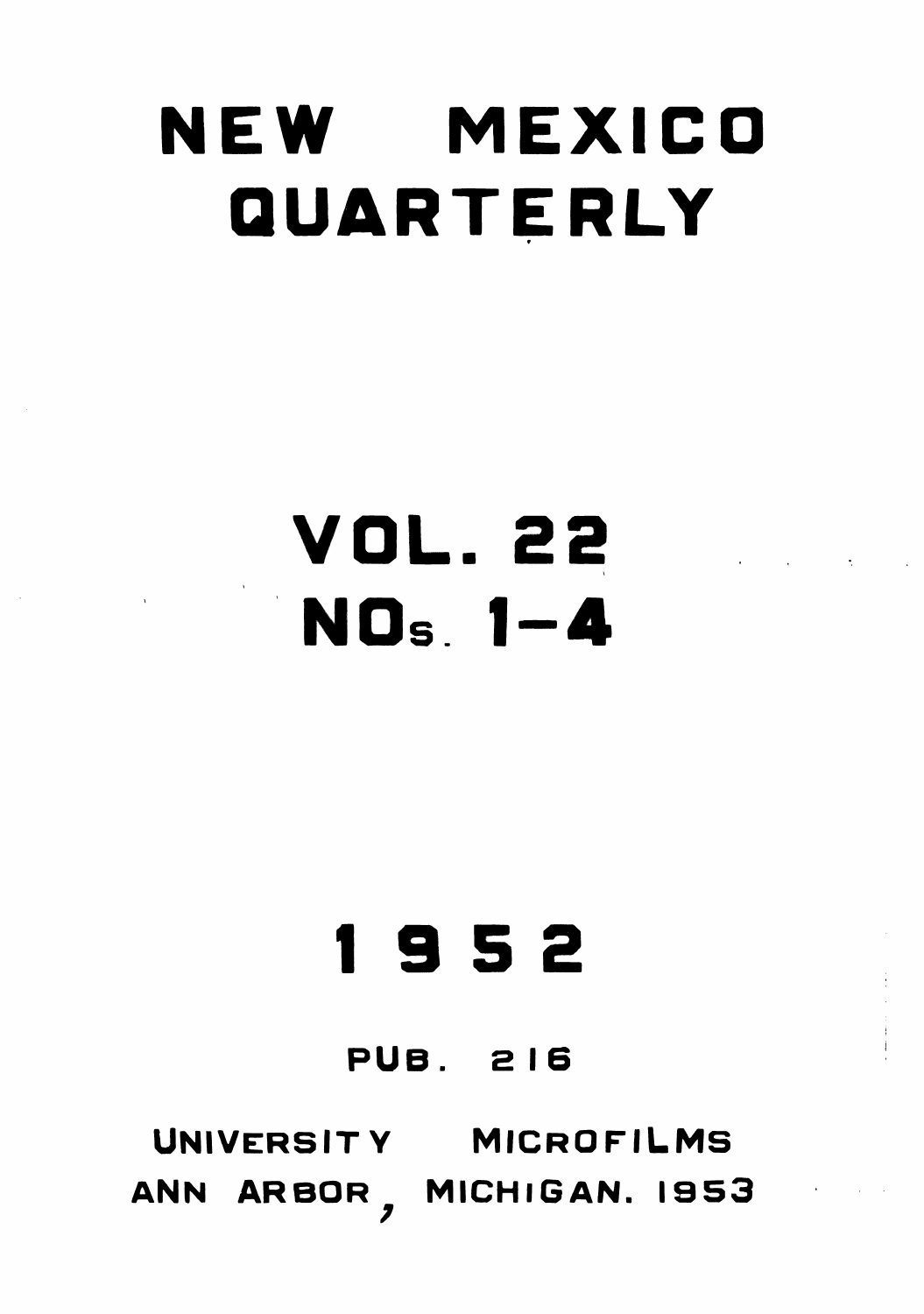## Index

Modern Opera, 27

Others, 5

425

His Essential City, 131

**ARTICLES** Robb, John Donald. "Meaning" and Alexander, Hartley Burr. The Serpent

Symbol and Maize Culture, 315 Ellis, Florence Hawley. Passion Play in New Mexico, 200

Ellmann, Richard. Lawrence and His Demon, 385

Fang, Achilles. Lu Ki's "Rhymeprose on Literature," 269

Lash, Kenneth. Some Inadequacies of Contemporary Poetry (Books and Comment), 90

Masley, Alexander. The Art of Howard Schleeter (Guest Artist, XIV), 194

Reese, Albert. Roderick Mead (Guest Artist, XIII), 70

Allard, Henry F. Crazy Like a Fox, 52 Bishop, Ronald. Her, 187 Brinnin, John Malcolm. 1, Spy, 394<br>Creeley, Robert. Jardou, 282 Honig, Edwin. The Gap, 379

STORIES Lynch, John A. The Symptoms, 304<br>Powell, Clarence Alva. The Voice in the Well, 41 Siegel, Leon. The Strangers, 15

Sender, Ramón J. Manuel de Falla and

Vaccarino, Paolo. Nanni di Banco and Donatello: a Comparison, 404

Vowles, Richard B. From Pan to Panic:

Williams, Stanley T. Spanish Influences

the Poetry of Artur Lundkvist, 288

in American Fiction: Melville and

Young, Vernon. Dickens Without

Woodward, Dorothy. Erna Fergusson,

Holly: David Lean's "Oliver Twist,"

Shultz, William Henry. Oreste, 142

POETRY

Benn, Gottfried. Beautiful Youth, 179; Full-Circle, 179; Late, 180; Only When, 184; Restaurant, 185; Tiny Aster, 178; A Word, 184; Young Hebbel, 186 (Critique by Edgar Lohner; translations by Edgar Lohner and Cid Corman. Poet Signature, XIII,  $177 - 186$ 

Carrier, Warren. The Gift, 311; Nascimento, 311

Césaire, Aimé. Ex-voto for a Shipwreck,

400 (Poet Signature, XV, 399-403)<br>Damas, Leon. They Came Tonight, 403 (Poet Signature, XV, 399-403)

Davis, Bobb. Sodom and Gomorrah Fell, 6g

DeJong, David Cornel. Metamorphosis, 102

Doner, Lois. The Air Is Sharp, 64

Eaton, Charles Edward. A Bird of Night, 65

Edelstein, Sanford. The Silent Snow, 420

Graubart, Rose. Sea Rocks, 424

Griffin, Howard. Or Outdoors-In, 67 Hamilton, Horace E. Evening Stereotype, 193

Hanke, Peter. Hunting Party, 68

Honig, Edwin. On the Great River, 515 Husband, John Dillon. Nightmare, 191

Kastin, Aaron. Saturday Night on Village Square, 423

Kayko, Ingeborg. Tropical Plant, 69

Koshland, Miriam, translator. French-Colonial Poetry (Poet Signature, XV, 399-403)

Lundkvist, Artur. The Art of Growing Old, 300; No Line Is Possible in Any Life, 299; Poem, 298; Saga of a She,

297; There Is a City, 298 (Translations by Richard B. Vowles. Poet Signature,

XIV, 297-303)<br>Moodey, J. S. Again, 191; Departure and Return. 66

Norse, Harold. Change of Heart, 49: God Is a Circle, 48; Journey to the End, 45; Most Often in the Night, 45: Revelation, 46; Serenade, 50; Vultures,

50 (Poet Signature, XII, 44-51)<br>Rabearivelo, Jean Joseph. Poem, 402<br>(Poet Signature, XV, 399-403)

West, Arnold. Song, 423

- Wilbur, Richard, translator. The Nature of the Siren, 421; Signification, 421 (From the Middle English Bestiary)
- Wistrand, Robert. Recitative, 312; Tabloid of Time, 312

Witt, Harold V. Jungle, 68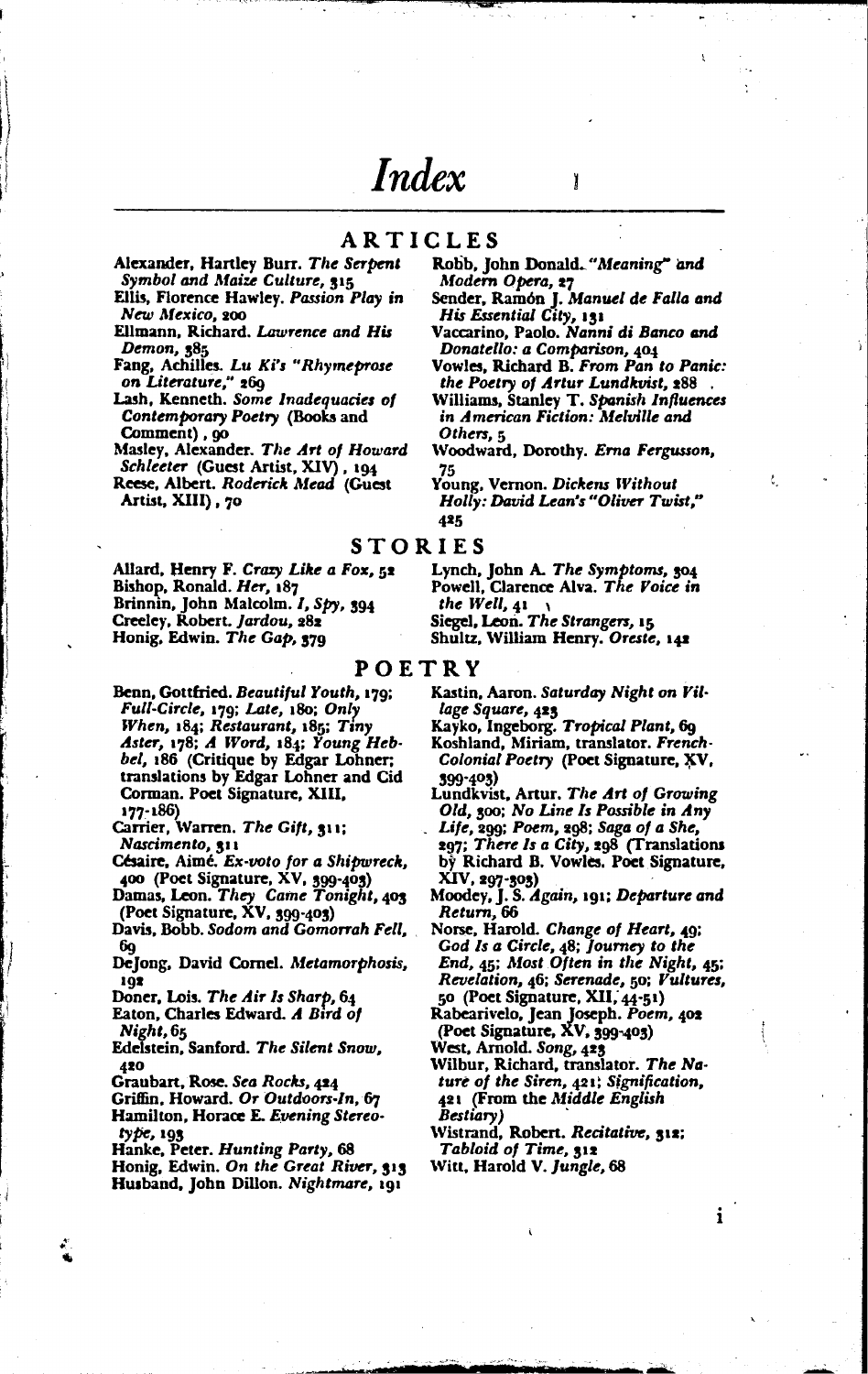Seymour-Smith, Martin. Birds in His Head, 422; Elegy, 422

Turkat, Judah M. Old Man's Lament, 66

Yellen, Samuel. Today Each Sign, 314

## ART FEATURES

- Goldman, Herbert. Original drawings, 8 half-tone reproductions of sculptures, Guest Artist, XV, Autumn
- Mead, Roderick. Original etchings and woodcuts, 6 half-tone reproductions, Guest Artist, XIII, Spring

### SECTIONS

The Editor's Corner (Kenneth Lash), 4, 125; 130, 262; 268, 370; 374, 489

BOOKS AND

- BOOKS REVIEWED 1. Alter, J. Cecil. James Bridger
- $(1951)$ , 104 2. Ardrey, Robert. The Brotherhood
- of Fear (1952), 466<br>3. Arnold, Oren. Savage Son (1951),
- 104
- 4. Auden, W. H. Nones (1951), 213
- 5. Bage, Robert. Hermsprong, or Man As He Is Not, edited by Vaughn Wilkins (reissue, 1951), 247
- 6. Baldry, H. C. Greek Literature for the Modern Reader (1951), 445<br>7. Barker, George. The True Confes-
- sions of George Barker (1950), 111
- 8. Barnard, Ellsworth. Edwin Arlington Robinson (1952), 343
- 9. Beeching, Jack. Aspects of Love 1950) , 111
- 10. Bogan, Louise. Achievement in American Poetry, 1900-1950 (1951), 114
- 11. Botkin, B. A. A Treasury of Western Folklore (1951), 104
- 12. Boudot-Lamotte, Emmanuel, ed. To the Happy Few, Selected Letters of Stendhal, tr. by Norman Cameron  $(1952)$ , 475
- 13. Bowles, Paul. Let It Come Down 1952) , 466
- 14. Brinnin, John Malcolm. The Sorrows of Cold Stone (1951), 213<br>15. Brooks, Van Wyck. The Confident
- 
- Years, 1885-1915 (1952), 343<br>16. Brower, Reuben Arthur. The Fields of Light (1951), 230
- 17. Callan, Norman, ed. The Collected Poems of Christopher Smart (1950) , 111
- 18. Calvin, Ross. Lieutenant Emory *Reports* (1951), 104
- 19. Cameron, Norman. Forgive Me,  $Sire (1950)$ , 111

Nanni Di Banco and Donatello: a Comparison, by Paolo Vaccarino. 14 half-tone reproductions, XVI, Winter Schleeter, Howard. Original drawings, 8 half-tone reproductions, Guest Artist, XIV. Summer

A Guide to the Literature of the Southwest (Genevieve Porterfield) XL, 115; XLI, 252; XLII, 316; XLIII, 479

### COMMENT

- 20. Carpenter, Maurice. Gentle Exercise (1950), 111
- 21. Casey, Robert J. The Texas Border and Some Borderlings (1950), 104
- 22. Castetter, Edward F., and Willis H. Bell. Yuman Indian Agriculture (1951) , 458
- 23. Ciardi, John. From Time to Time (1951) , 213
- 24. Coe, George H. Frontier Fighter (reprint edition, 1951), 104
- 25. Conard, Howard Louis. Uncle Dick *Wootton* (reprint edition, 1950), 104
- 26. Conrad, Joseph. Under Western
- Eyes (reissue, 1951), 359<br>27. Cunningham, J. V. Woe or Wonder: the Emotional Effect of der: the Environment of (1951), and<br>Shakespearean Tragedy (1951), and
- 28. De la Cruz, Sor Juana Inés. The Pathless Grove, Ir. by Pauline Cook 1950) , 241
- 29. Denonn, Lester E., ed. Bertrand Russell's Dictionary of Mind, Matter and Morals (1952), 452
- 30. Denwood, Jonathan. Twinter's Wedding (1950), 111<br>31. Dobie, J. Frank. The Ben Lilly
- Legend (1951), 104
- 32. Dobrée, Bonamy. Alexander Pope 1952), 248
- 33. Donner, H. W., ed. Plays and Poems of Thomas Lovell Beddoes 1950) , 111
- 34. Eberhart, Richard. Selected Poems 1951), 213
- 35. Eliot, T. S. The Film of Murder in the Cathedral  $(1952)$ ,  $331$
- 36. Empson, William. The Structure of Complex Words (1951), 230
- 37. Evans, G. W. Slash Ranch Hounds  $(1951)$ ,  $104$

 $\mathbf{Q}$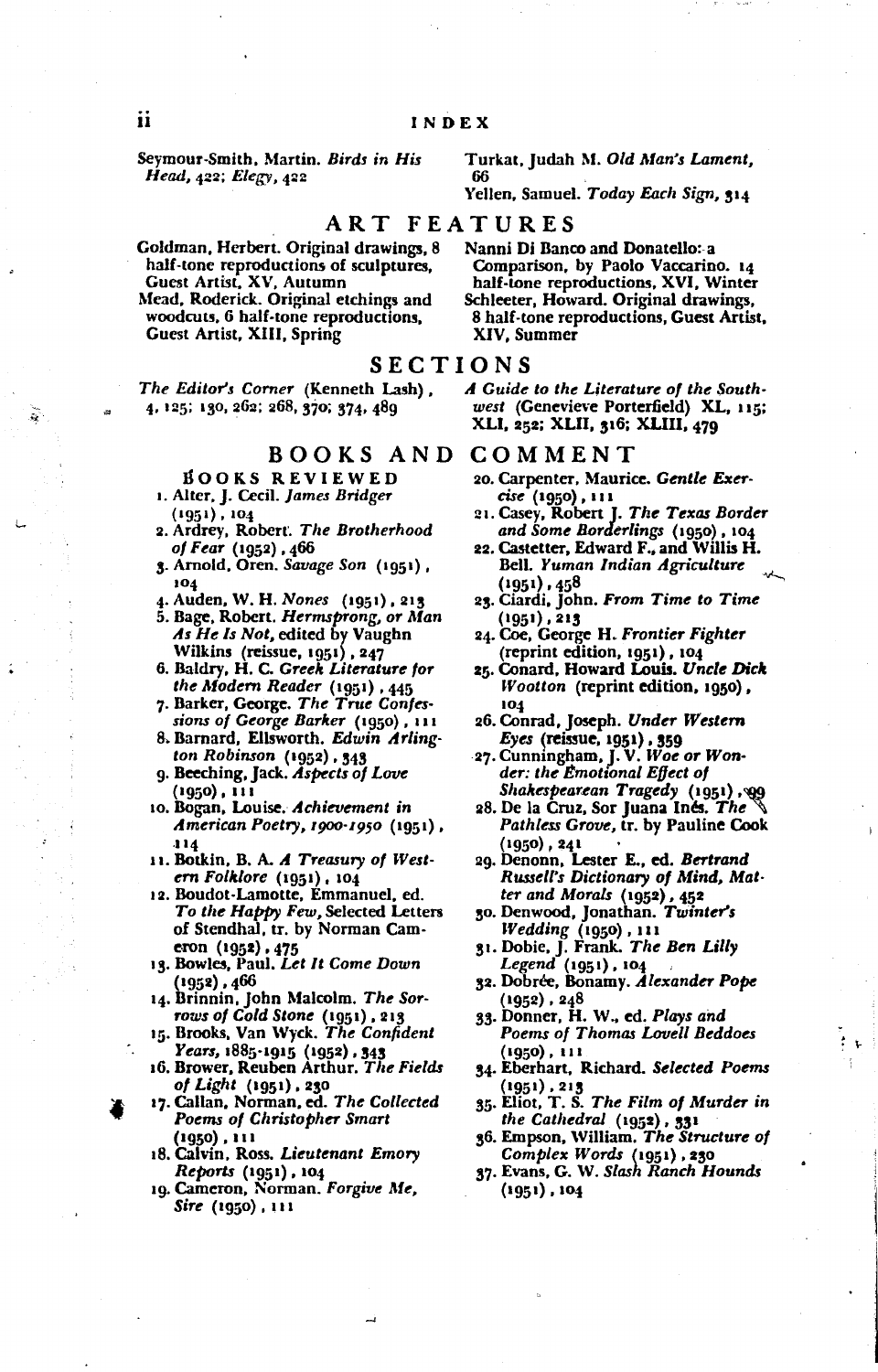- 38. Ewan, Joseph. Rocky Mountain *Naturalists (1951)* , 458
- 39: Farber, James. Texans With Guns  $(1950)$ ,  $104$
- 40. Fergusson, Erna. New Mexico: a Pageant of Three Peoples (1951), 104
- 41. Freeman, Douglas S. George Washington: a Biography, Vol. III and Vol. IV (1951), 249<br>42. Frost, Ernest. The Lighted Cities
- 1952), 322
- 43. Fry, Christopher. A Sleep of Prisoners (1952), 560
- 44. Goddard, Harold C. The Meaning of Shakespeare (1951), 99
- 45. Goss, Madeleine. Modern Music Makers (1952), 471
- 46. Goyen, William. Ghost and Flesh 1952), 322
- 47. Grierson, Mary. Donald Francis Tovey: a Biography Based on Letters (1952), 471
- 48. Grigson, Geoffrey, ed. Selected Poems of William Barnes (1950), 111; Selected Poems of John Clare (1951), 111
- 49. Hadas, Moses. A History of Latin Literature (1952), 445<br>50. Hafen, LeRoy R., ed. Ruxton of
- the Rockies (1951), 104
- 51. Haley, J. Evetts. Charles Goodnight, Cowman and Plainsman (1951), 104
- 52. Harrington, Fred Harvey. Hanging Judge (1951), 104 .
- 53. Harris, Mark. City of Discontent  $(1952)$  ,  $343$
- 54. Hawkes, John. The Beetle Leg 1951), 239
- 55. Herford, C. H. and Percy and Evelyn Simpson, eds. Ben Jonson, Vol.
- IX and Vol. X (1950), 469<br>56. Humphries, Rolfe, tr. The Aeneid of Virgil: a Verse Translation
- (1951), 445<br>57. Jacobi, Jolande, ed. Paracelsus, tr. by Norbert Guterman (1951), 235
- 58. James, Henry. The Golden Bowl (reissue, 1952) , 340
- 59. Jarrell, Randall. The Seven-League Crutches (1951), 213
- 60. Latham, Agnes, ed. The Poems of Sir Walter Ralegh (1951), 111
- 61. Lattimore, Richard, tr. The Iliad
- of Homer (1951), 445<br>62. Lewis, Matthew G. The Monk (reissue, 1952), 357
- 63. Lewis, Wyndham. Rotting Hill 1952) , 322
- 64. Lindsay, Jack. Three Letters to<br>Nikolai Tikhonov (1950), 111
- 65. Lockspeiser, Edward. Debussy 1952) , 250
- 66. Lowell, Robert. The Mills of the Kavanaughs (1951), 213
- 67. McCarthy, Mary. The Groves of  $Academe$  (1952), 323
- 68. MacDonald, Hugh, ed. England's Helicon (1950) , 111
- 69. Martin, Douglas D. Tombstone's *Epitaph* (1951), 104
- 70. Merrill, James. First Poems (1951), 213
- 71. Moore, Marianne. Collected Poems (1951) , 431
- 72. Muir, Kenneth, ed. The Collected Poems of Sir Thomas Wyatt (1950) , 111
- 73. Newhouse, Edward. Many Are
- Called (1951), 322<br>74. Nikhilananda, Swami. The Upanishads: a New Translation, Vol. I (1949) and Vol. II (1952)<br>75. Oakes, Maud. The Two Crosses of
- Todos Santos: Survivals of Mayan Religious Ritual (1951), 353
- 76. Ottolenghi, Julia. Vida y obra de Sarmiento en Sintesis cronológica (1950) , 244<br>77. Pritchett, V. S. Mr. Beluncle
- (1951) , 322
- 78. Quennell, Peter. The Pleasures of Pope (1950), 248
- 79. Read, Herbert. Phases of English
- Poetry (1951), 114<br>80. Roethke, Theodore. Praise to the
- End (1951), 213<br>81. Rukeyser, Muriel. Selected Poems
- (1951), 213<br>82. Rumbold, Richard, ed. Letters of Gustave Flaubert, tr. by J. M. Cohen (1951), 475
- 83. Ruxton, George Frederick. Life in the Far West (1951), 104
- 84. Schmedding, Joseph. Cowboy and Indian Trader (1951), 104
- 85. Schwartz, Delmore. Vaudeville for a Princess (1950), 213
- 86. Sewell, Elizabeth. The Dividing of Time (1951), 322
- 87. Siringo, Charles A. A Texas Cow*boy* (1950), 104
- 88. Sitwell, Edith. Poor Men's Music (1950) , 111
- 89. Shumaker, Wayne. Elements of
- Critical Theory (1952), 467<br>90. Skira, Albert, ed. Masterpieces of French Painting: Modigliani, introduction by Maurice Raynal (n.d.),
- 91. Sloane, Michael. First and Last Poems (1951), 241

e.